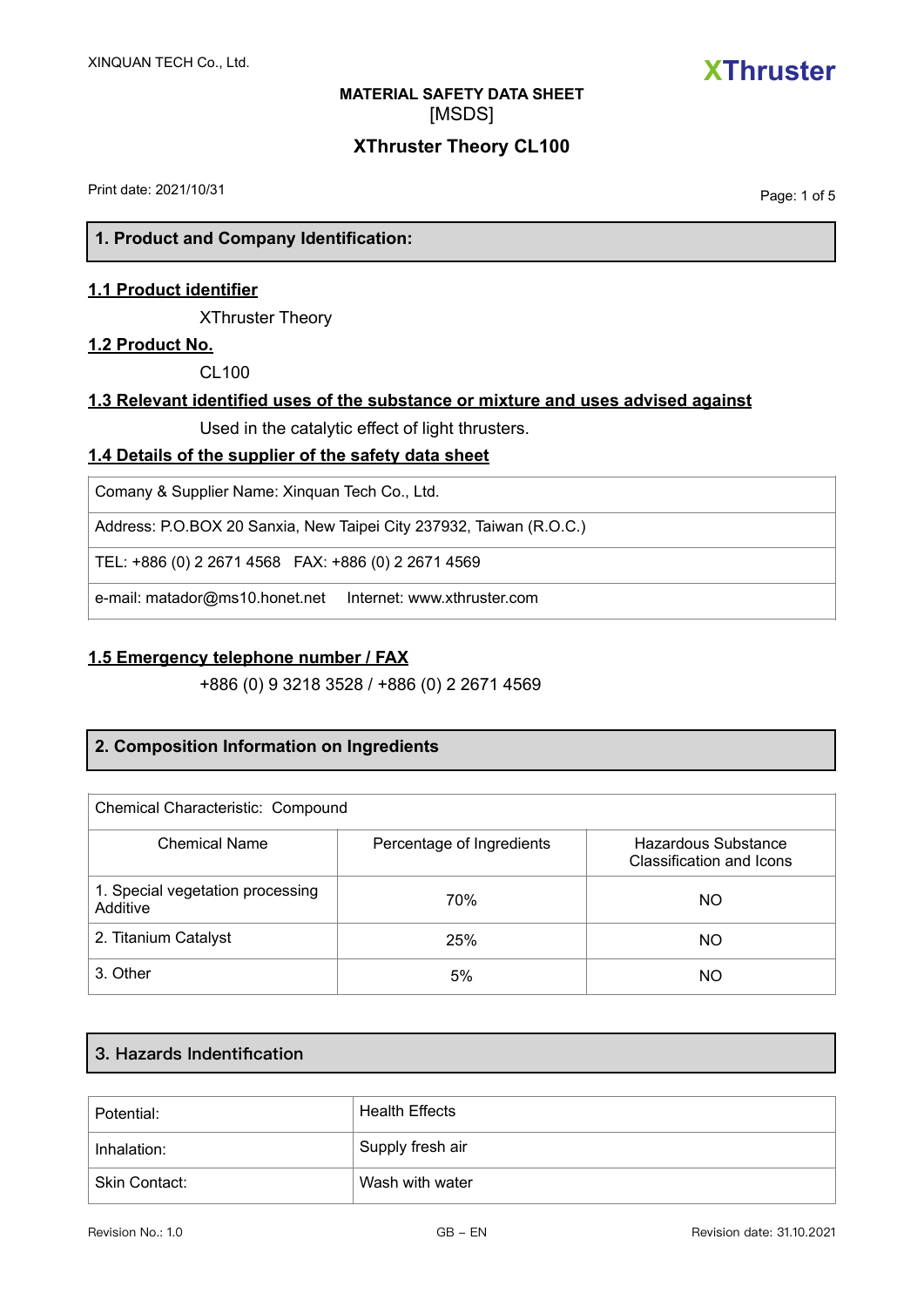

## **XThruster Theory CL100**

| Print date: 2021/10/31 | Page: 2 of 5                                              |
|------------------------|-----------------------------------------------------------|
| Eyes Contact:          | Rinse opened eye for several minutes under running water. |
| Ingestion:             | Rinse out mouth and then drink plenty of water.           |

### **4. First Aid Measures**

| Inhalation:   | Person should be move to a fresh air environment.                                                               |
|---------------|-----------------------------------------------------------------------------------------------------------------|
| Skin Contact: | Wash affected skin with soap and water. Seek medical attention if<br>symptoms persist.                          |
| Eyes Contact: | Flush eyes with large amounts of water for at least 20 minutes. If<br>irritation persists, consult a physician. |
| Ingestion:    | Get medical attention immediately.                                                                              |

### **5. Fighting Measures**

Suitable extinguishing agents: CO2, extinguishing powder or water spray.

Fight Larger Fires with water spray or alcohol-resistant foam.

Use firefighting measures that suit the environment.

For the safety reasons, unsuitable extinguishing agent: Water-jet.

### **6. Accidental Release Measures**

Dike and contain the spill with inert material (i.e., sand, earth, sawdust) and transfer liquid and solid diking material to separate containers for recovery or disposal.

Wash floor area with hot water solution.

Remove contaminated clothing and wash before reuse.

Wash affected skin area with soap and water.

Keep spill out of all sewers and bodies of water.

### **7. Handling and Storage**

Information for safe handling: prevent formation of dust.

Information about protection against explosions and fires: keep breathing equipment ready. Store under dry and well ventilated conditions in sealed containments.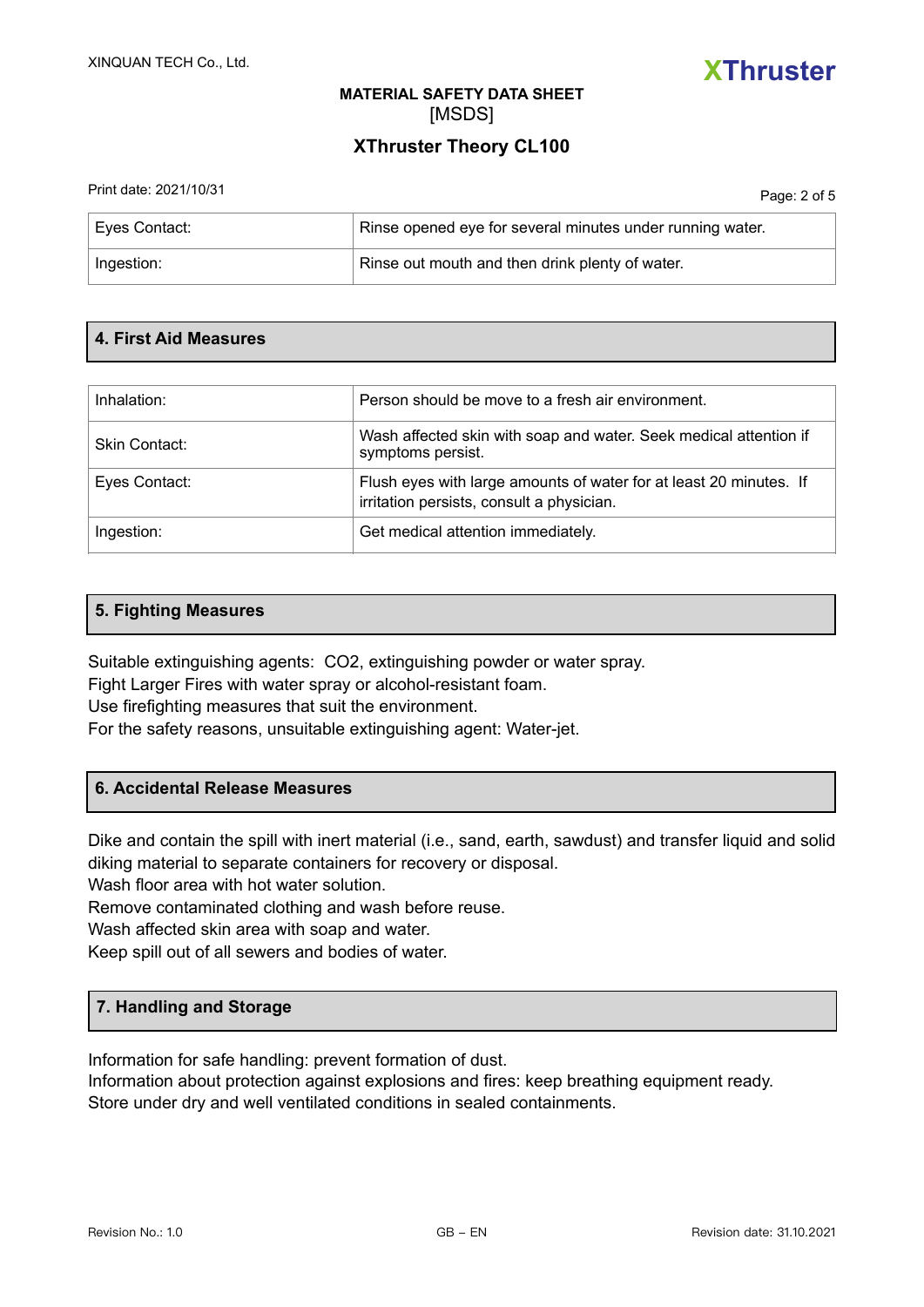

### **XThruster Theory CL100**

Print date: 2021/10/31

Page: 3 of 5

### **8. Exposure Controls / Personal Protection**

Personal protective equipment:

- 1. Respiratory protection: the proper ventilation, general operation without wearing.
- 2. Eye protection: chemical splash glasses. Do not wear contact lenses.
- 3. Skin protection: General operating without wearing.
- 4. Other protection: in the exposed area to install emergency shower eyewash.

Personal hygiene measures:

- 1. Leave the work area, you should wash your hands with mild soap.
- 2. Before dining, drinking, smoking need to wash hands.

### **9. Stability and Reactivity**

Stability: This product is stable under normal conditions.

Conditions to Avoid: Strong oxidizing agents.

Hazardous decomposition products: None.

Hazardous Polymerization: Will not occur normal circumstances.

### **10. Physical and Chemical Properties**

| From: Liquid                                | Shape: Normal                                                       |                                    |
|---------------------------------------------|---------------------------------------------------------------------|------------------------------------|
| Color: Transparent                          | Odor: None                                                          |                                    |
| PH: $7 \pm 0.5$                             | Boiling: 198°C                                                      |                                    |
| Freezing point: -25°C                       | Flash point: 111 <sup>°</sup> C $\uparrow$<br>Test method: Open Cup |                                    |
| Ignition Temp.: 398°C                       | <b>Explosion Limits:</b>                                            | Lower Explosive Limit (LEL): 3.2%  |
|                                             |                                                                     | Upper Explosive Limit (LEL): 15.3% |
| Vapor the Pressure: 0.05 mmHg               | Vapor Density: 0.95                                                 |                                    |
| Density: $1.0 \pm 0.03$ (25 <sup>°</sup> C) | Water Solubility: None Precipitation                                |                                    |

### **11. Toxicological Information**

| Acute Toxicity: | None        |
|-----------------|-------------|
| Inhalation:     | <b>None</b> |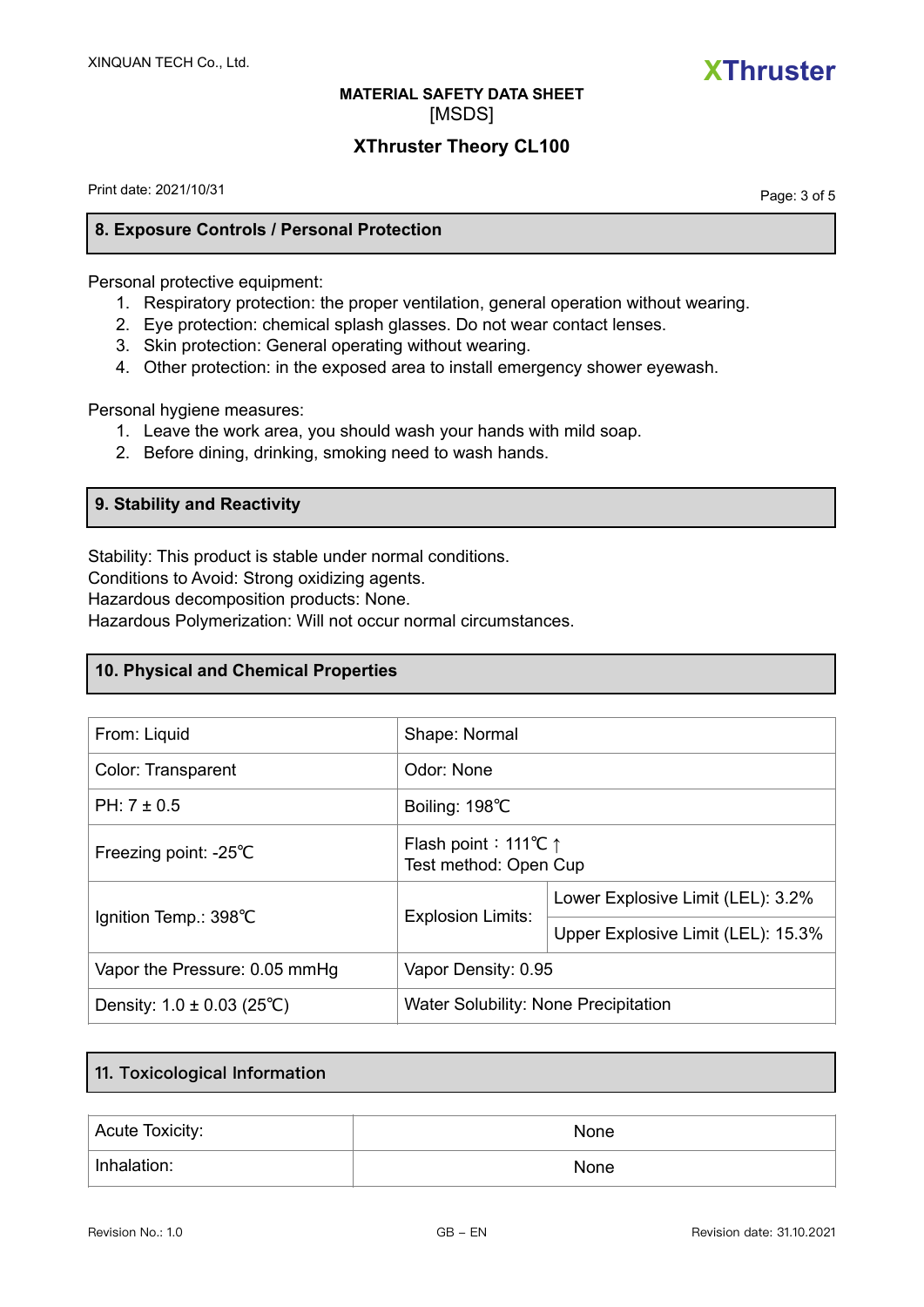

### **XThruster Theory CL100**

Print date: 2021/10/31

Page: 4 of 5

| On the skin:                   | No irritant |
|--------------------------------|-------------|
| On the eye:                    | No irritant |
| Sensitization:                 | None        |
| <b>Special Effects:</b>        | None        |
| Chronic or Long-Term toxicity: | None        |

### **12. Ecological Information**

Summary: Data for this material have been used to estimate its environmental impact. It has the following properties: a high potential to affect some aquatic organisms, some potential to biodegrade with acclimated microorganisms from activated sludge, a low potential to persist in the environment, and a low potential to bio concentrate.

General notes: Do not allow product to reach ground water, water bodies or sewage system.

### **13. Disposal Considerations**

Product recommendation: Disposal must be made in according to official legislations. Uncleanness packaging recommendation: Disposal must be made in according to official regulations.

### **14. Transport Information**

Not classified as hazardous according to the Department of Transportation. CAN No.: 61791-26-2, 56-81-5, 13463-67-7, 8009-03-8

#### **15. Regulatory Information**

Designation according to EC guidelines: The product is not subject to identification regulations under ED directives and the Ordinance on.

Hazardous material: Observe the normal safety regulations when handling chemicals. National regulations: The product is not dangerous in accordance with EC-Directives and no label is required.